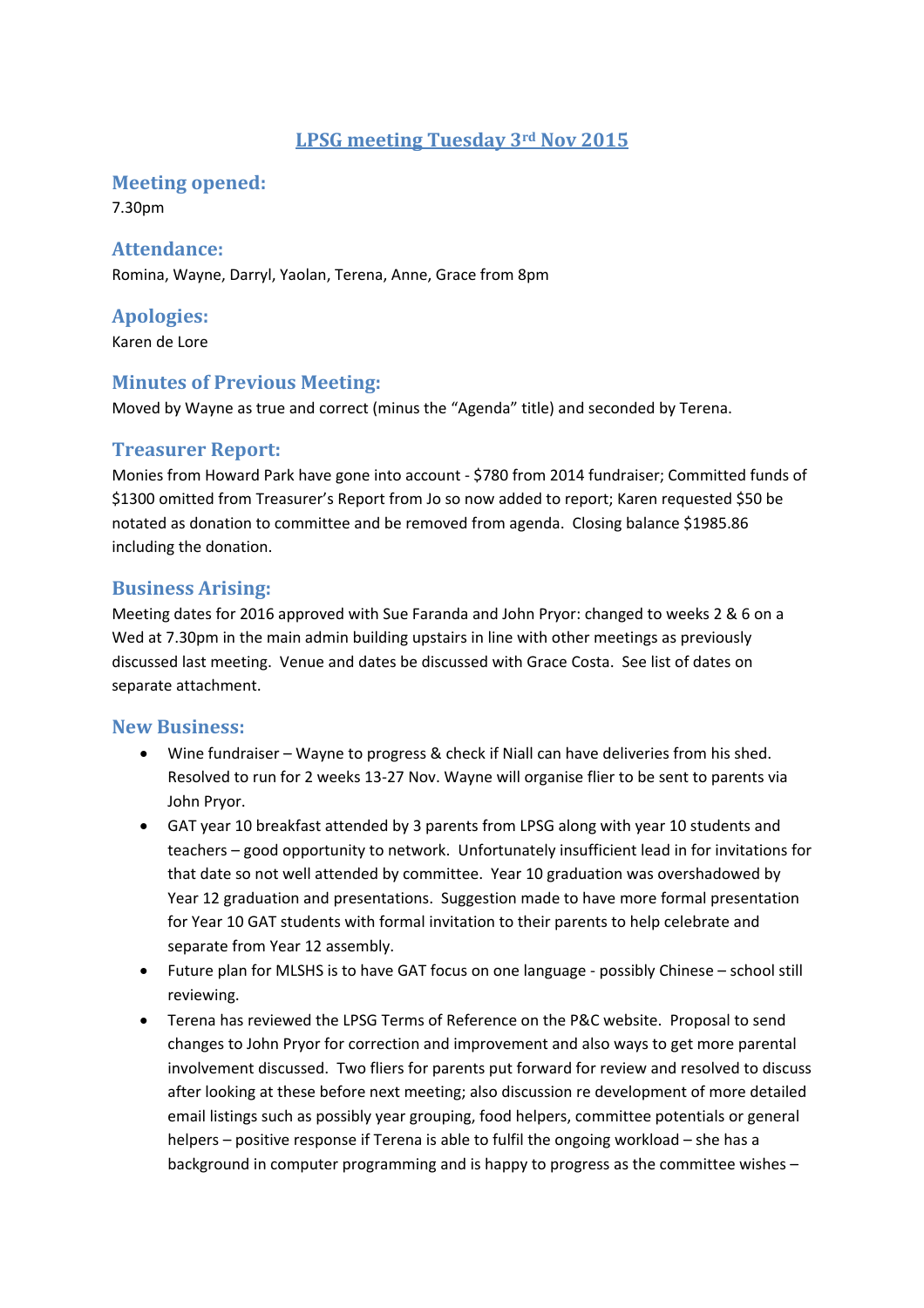for further discussion at next meeting. Excellent introductory letters perused and suggestion from Grace that the school website would be a good place to put them and suggested liaising with Andrew Paul who runs the website. Terena to email copies of letters to Wayne for distribution prior to next meeting; year 7 GAT parent email list awaiting decision at next meeting before progressing to making email lists.

# **Teaching Report:**

Darryl reported to Grace from P&C that \$2530 allocated for 2015 budget for library language items had not been used. Advised that the monies needed to be spent or lost. Grace advised an area in library has been allocated for games, comics and other items for language students. She will progress ASAP.

- 6 students this Fri to go to Italian Club to receive awards for competition or exams a second place in WA and 4 middle school students also did very well; a Chinese student has represented Australia in a speaking competition in China and we eagerly await Mr Butcher announcing the results in public.
- No Indonesian in 2016
- Current exams for year 10/11
- Korean and Japanese student numbers increasing
- Languages for 2016 are Korean, Japanese, Chinese, Italian and French
- 2016 study tour to Italy French students also requesting tour, but this cannot be progressed until new teacher is appointed to ensure they agree to go on tour – hoping for semi‐combined tour
- Invoice for Languages Expo finalised by Registrar and should be sent to Treasurer (not received as yet) – should be next day or so
- Committee advised Grace of meeting dates for 2016 and confirmed venue in main admin building upstairs – she suggested someone from the committee gain access which Wayne will action
- 27<sup>th</sup> Nov Languages film night at 6.30pm in Year 9 building see poster mainly aimed at middle school but open to all students – popcorn will be available
- Will provide 2016 calendar dates next meeting to help early planning Languages Expo will start earlier, be all years and classes will be suspended
- GAT Club 4 also 27<sup>th</sup> Nov pm where Year 10 graduating GAT students will be presented with certificates and a gift – parent feedback was to suggest a formal written invitation to parents of Year 10s to attend and help celebrate, plus bring a plate of fingerfood to share to help with catering.

### **Next Meeting:**

7.30pm Tuesday  $1<sup>st</sup>$  Dec in Languages staff room, followed by Xmas drinks

# **Meeting Closed:**

9.07pm